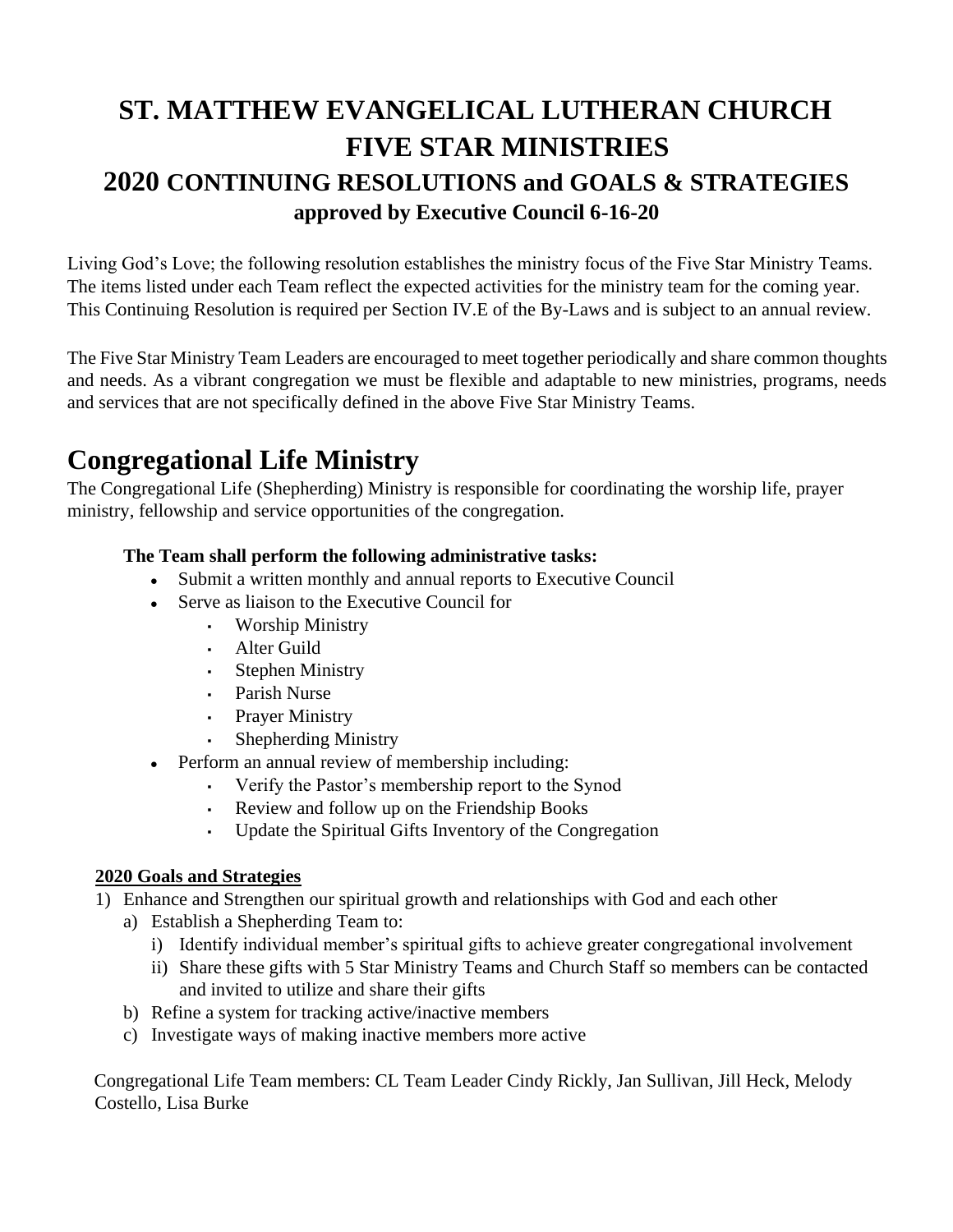# **Communication Evangelism Ministry**

The Communication Evangelism Ministry Team is responsible for coordinating and promoting internally and externally the church activities directed at reaching out and witnessing the Gospel of Jesus Christ to the world.

### **The Team shall perform the following administrative tasks:**

- Meet monthly as a team and with other groups within the church as needed to effectively communicate the ministry of St. Matthew.
- Submit a written monthly and annual report to Executive Council
- Provide resources to encourage and equip the members of St. Matthew to effectively share their faith with friends, family, and neighbors.
- Recommend to ministry teams all media available for communications.
- Oversee and manage the website, social media and other communication media.
- Work with congregation and staff (rostered and non-rostered) as it relates to the church database.
- Promote St. Matthew in a variety of creative ways and help to lead consistent identity branding of St. Matthew.
- Help leverage the church database, Facebook, Twitter, Instagram, website by working with the congregation and staff.
- Initiate internal and external promotion and coverage of special events.
- Guide and help to edit church communication content.
- Assist ministry teams and provide resources to reach out to visitors and prospective members.
- Coordinate the periodic preparation of a photo directory.

### **2020 Goals and Strategies**

- 1) Foster more collaboration, teamwork and advanced planning to better inform the congregation and the community of all the amazing worship services and ministry events throughout the year
	- a) Create a calendar of events on google doc to share with members
- 2) Foster a "come and see" attitude within the congregation by informing and equipping our members with tools they can use to invite family, friends and neighbors to our unique services, fellowship and community outreach events.
	- a) Develop invitation postcard ministry
	- b) Develop multi-media methods that are personalized and tailored to the various demographics within the congregation.
- 3) Obtain a new digital signage that is esthetically pleasing and functional
	- a) Update and finalize proposal, identify memorial funds, present to EC for approval and transition the existing sign to the new sign by November 1, 2020.

Communication Evangelism Team members: CE Team Leader Lisa Burke, Melody Costello, Rex Rickly, Brian Harris, Larry Mohler (audio support)

# **Small Group Ministry**

The Small Group Ministry Team Leader will seek to provide opportunities for the post high school adults and families of St. Matthew to meet together for study and discussion.

# **The Team shall perform the following administrative tasks**

- Meet bi-monthly or as needed with small group study and/or fellowship leaders.
- Integrate new members into the life of the congregation.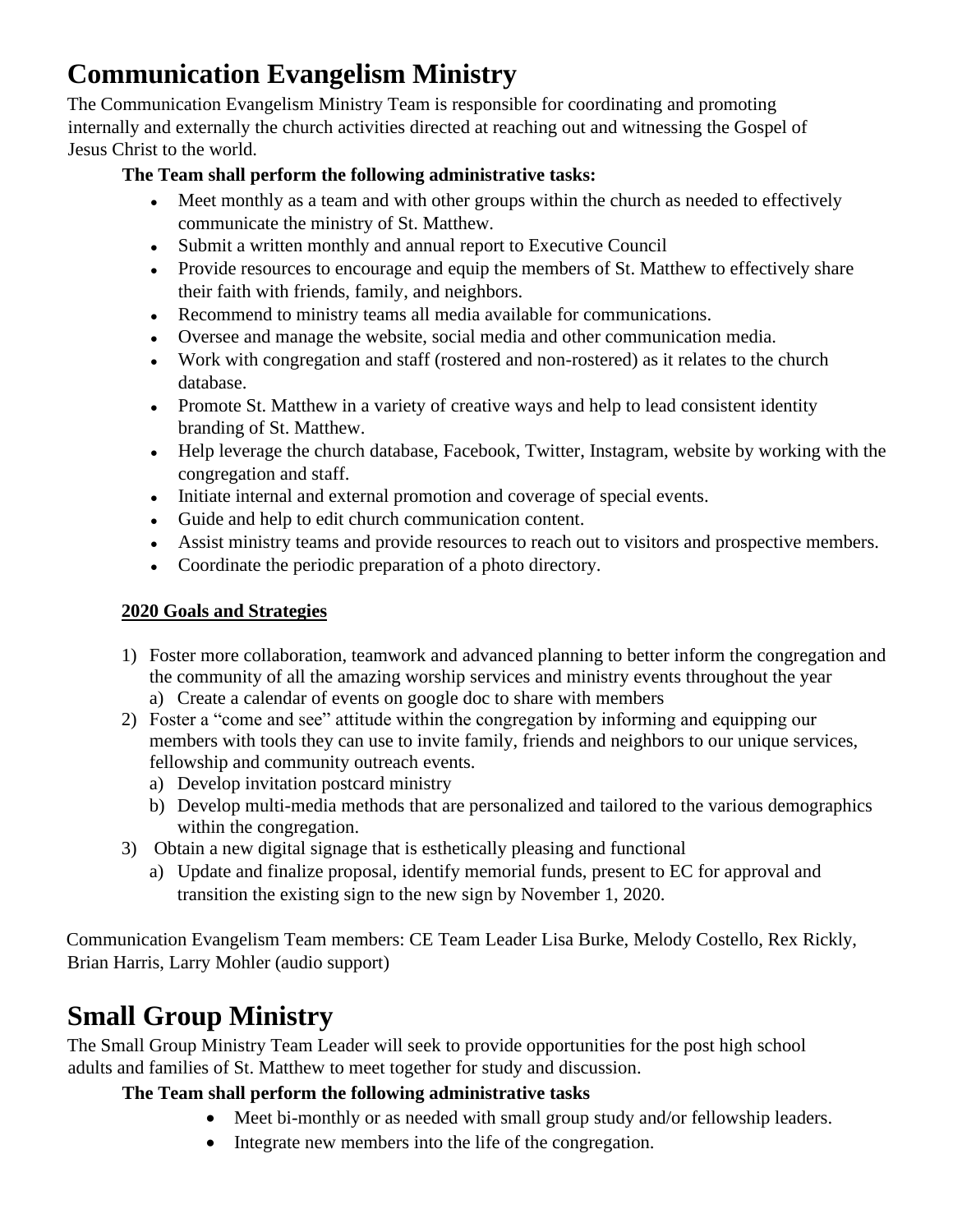- Coordinate adult education opportunities (Sunday morning and weekday Bible study groups).
- Plan adult or family fellowship events on a monthly basis.
- Expand and encourage in home Bible studies.
- Seek to form new groups as the need arises.

#### **2020 Goals and Strategies**

- 1. Build and strengthen our spiritual relationship with each other
	- Work with the Congregational Life Shepherding Team to develop shepherding care groups of 12 people each to communicate and stay in touch with members
	- Work with Communication Team to actively invite people to events using new methods of social media and printed postcards
	- Bonfire, Trunk or Treat night in the fall
	- Spooky Scavenger hunt with a Pumpkin contest in the fall
	- Ann Gregory paint night
	- Men's Football game, beer exchange with devotional
	- Cookie exchange  $-1<sup>st</sup>$  Sunday in December
	- Develop new ways to welcome new members add a LGL mug to the new member packet
	- Better use of Realm software to tract members and use their gifts
- 2. Deepen our knowledge of the Bible and Christ
	- Women's devotional night in July
	- Develop a Men's devotional evening
	- Develop regular devotionals monthly
	- Work with Pastor Bill and Deacon Lindsay to develop a monthly bible study.
	- Develop virtual bible study course

# **COMPREHENSIVE YOUTH MINISTRY**

The Comprehensive Youth Ministry- Team leader is responsible for all ministries related to the youth of St. Matthew (Infants through High School) and the surrounding community.

# **The Team shall perform the following administrative tasks:**

- Meet as needed with Christian Education Personnel (Sunday School Leadership, Youth Leaders, VBS leaders and Confirmation Coordinators for planning purposes.
- Work with youth groups to plan activities and programs
- Work with music personnel to encourage youth participation
- Assist with special opportunities for youth
- Assist with reaching out to the youth in the community.

# **2020 Goals and Strategies**

- 1. Service Projects that could encompass all youth and or a specific appropriate age activity. These service projects can also be intergenerational activities
	- Go and Sing at Medina County Home
	- Make up kits for Homeless
	- Make up kits for Women's Shelter
	- Make blankets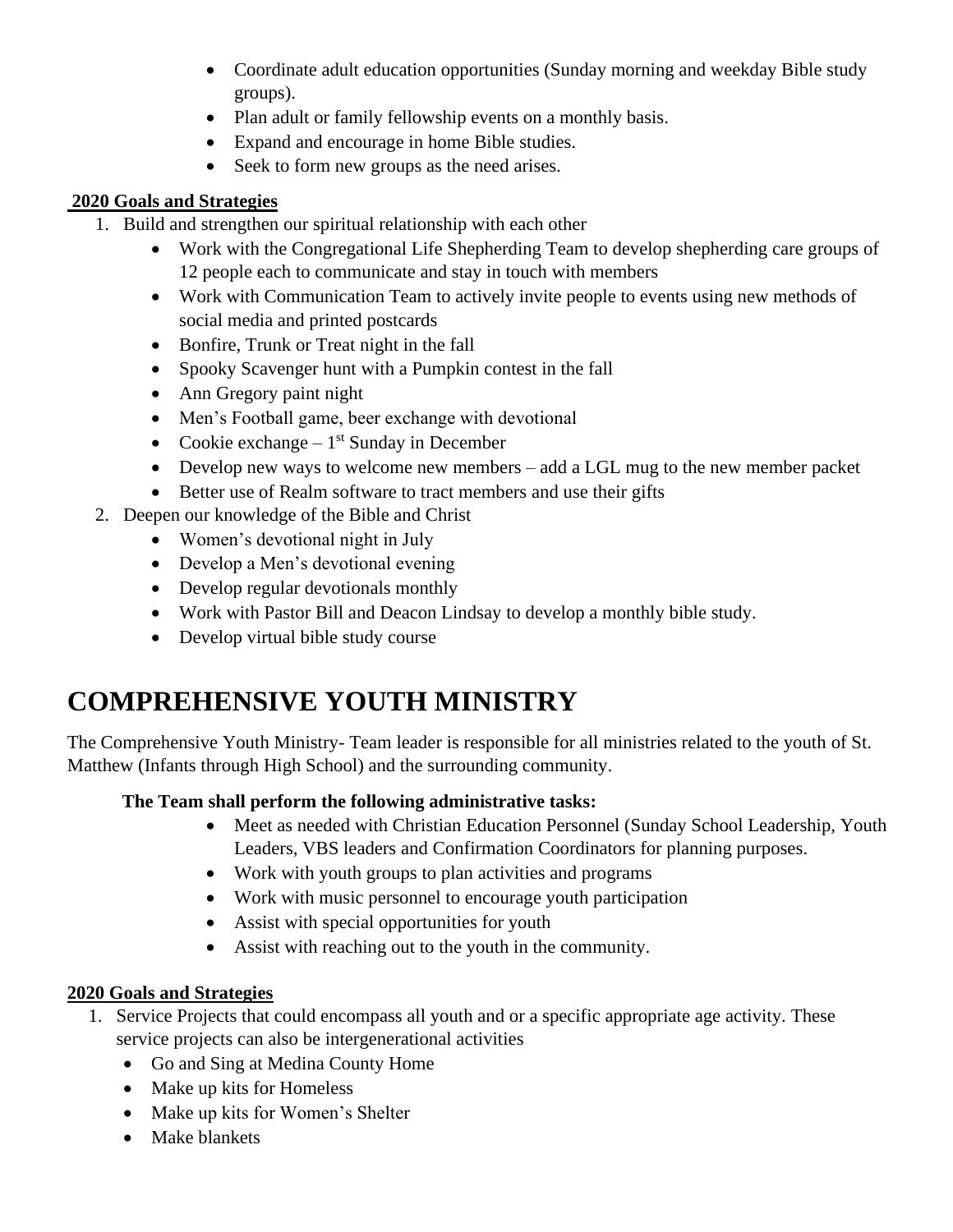- Serve at food Kitchens- as well as (Operation Homes) plan meal and spend time with those involved in that program.
- Combine youth groups from other churches to raise awareness of the homeless.
- Take a collection of school supplies and fill back packs.
- 2. Church Involvement.
	- Have each of the Sunday School Classes sign up and help with greeting the parishioners before church services.
	- Encourage the youth to be a reader, assist with communion, play an instrument or sing and write a prayer and if they feel comfortable reading it during the prayers.
- 3. Luther League
	- Create a Covenant
	- Junior Board- This would mirror the Executive Council.
	- Have those youth that do not have an officer position. Connect them with a Five Star Ministry Team.
	- Once a month set aside an evening and have a potluck with the youth and leaders and use this time as a way to check in and do a service project, play games and continue to foster those relationship building (bible study ex)
- 4. Luther Middles
	- Plan activities for this group.
	- Service Projects was mentioned above (Inclusive that all youth can participate)
	- Fundraisers- This would allow them to be self-sustainable and not require a lot of money from the budget.
- 5. General Goals/Strategies-
	- Senior Recognition-Reception
	- First Communion Reception
	- Confirmation- Reception
	- Young Adults- Meet with Deacon Lindsay to form that relationship when they are home for the Holidays and during the summer. This will continue the bond that was formed before they left for College. This would also include past Youth Members that have not had the opportunity to meet Deacon Lindsay. To connect with them and start building those relationships.
		- a) Have coffee
		- b) Go out to Dinner as a group
		- c) Group Activity- Disc Golf, The Foundry ( just ideas)
	- Youth Leaders/Sunday School Teachers- Have fellowship time as a group to have some fun and get to know each other better outside of the Church
	- Update the Website and include all involved with youth to help with that as well as the youth themselves as many would have wonderful design ideas
	- Souper bowl of Caring-This would involve all youth and could be an intergenerational activity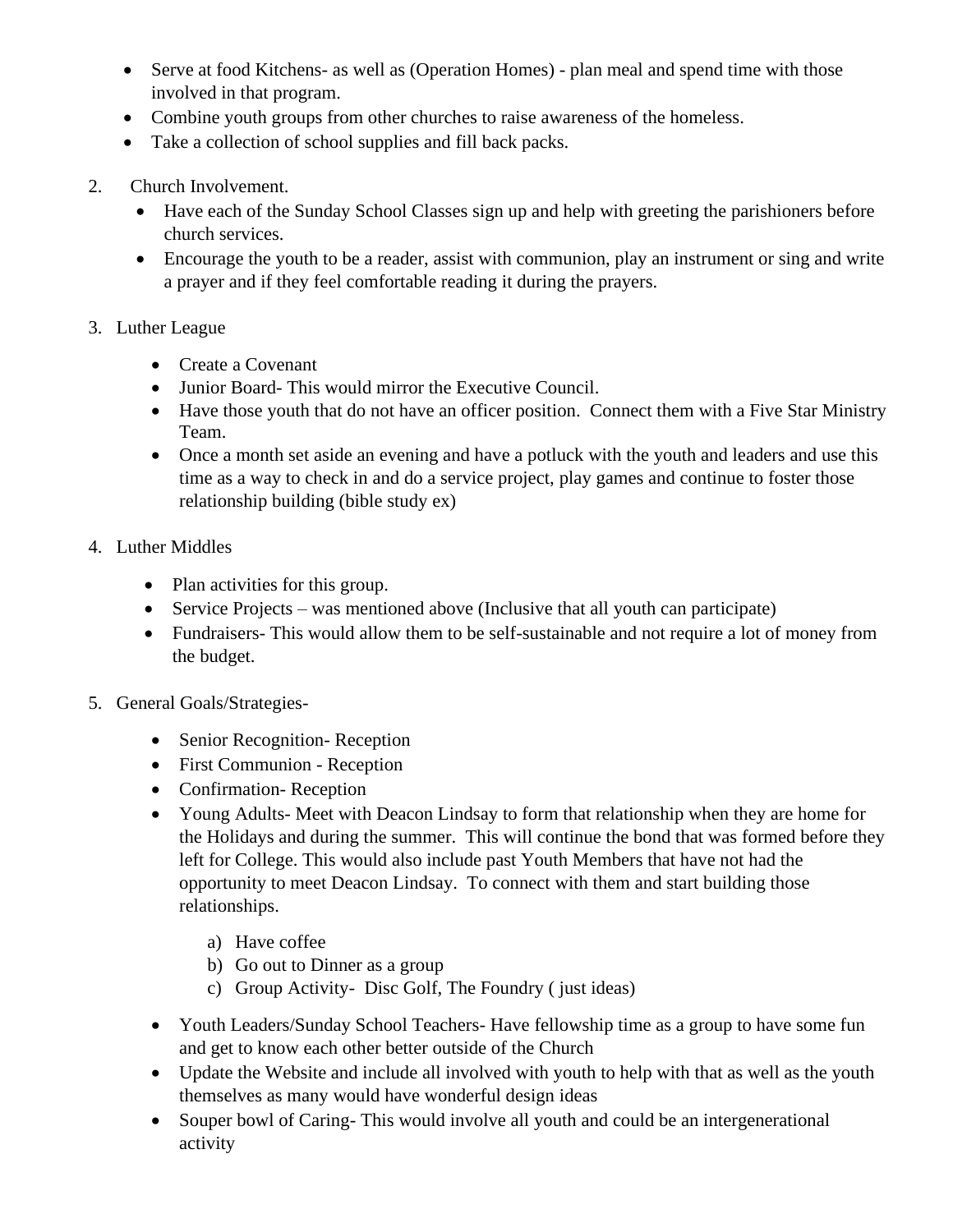- Intergenerational Activities
	- a) Have Confirmation Sponsors and youth usher for a service
	- b) Families sign up and encourage them to help with Ushering/Communion and even doing the readings.
- Plan Activities for families of youth to do something.
	- a) Drive in Movie in the parking lot.
	- b) Service Project.
- Have more youth led worship service
- Encourage parents while their youth is in Sunday School to have their own time with each other and sharing Joys, Junk and Jesus.

# **Social Concern Ministry**

The Social Concerns Ministry Team is responsible for coordinating and promoting the social ministry of St. Matthew which includes celebrating diversity, supporting our neighbors locally and globally, promoting social justice and being good stewards of God's creation.

# **The Team shall perform the following administrative tasks:**

- Meet monthly or as needed with a social ministry team
- Submit a written monthly and annual report to Executive Council
- Maintain persons for our involvement with Operation HOMES.
- Oversee our Transitional Housing Ministry.
- Maintain contact with the Risk Management Team
- Develop and evaluate, communicate and encourage a variety of social ministry opportunities for the congregation to learn, support, and become involved in the Social Concerns Ministry **Activities**
- Support ELCA social ministries.

# **2020 Goals and Strategies**

1.Celebrating Diversity

- Black History Month recognition and worship service (done)
- Bishop Allende to speak May 14 about immigration and welcoming the stranger (scheduled, but subject to coronavirus restrictions)
- LGBTQ information session at Medina Library (inform congregation) "Diversity and Inclusion: What Does it Mean to be LGBTQ" May 6th @ 7pm
- Resources (books and videos) listed on the Social Concerns Ministry page on St. Matthew's website regarding diversity
- Researching the possibility of becoming a Reconciling in Christ church which focuses on publicly welcoming the LGBTQ+ community

# 2. Supporting Our Neighbors Locally and Globally

- Operation HOMES
- Transitional Housing
- Noisy Offering bimonthly with donations to Lutheran Immigration and Refugee Services, ELCA Global Hunger, Lutheran Disaster Response, etc
- Assisting Transitional Housing residents and local community residents during the coronavirus pandemic by purchasing gift cards to local grocery stores, and promoting a Noisy